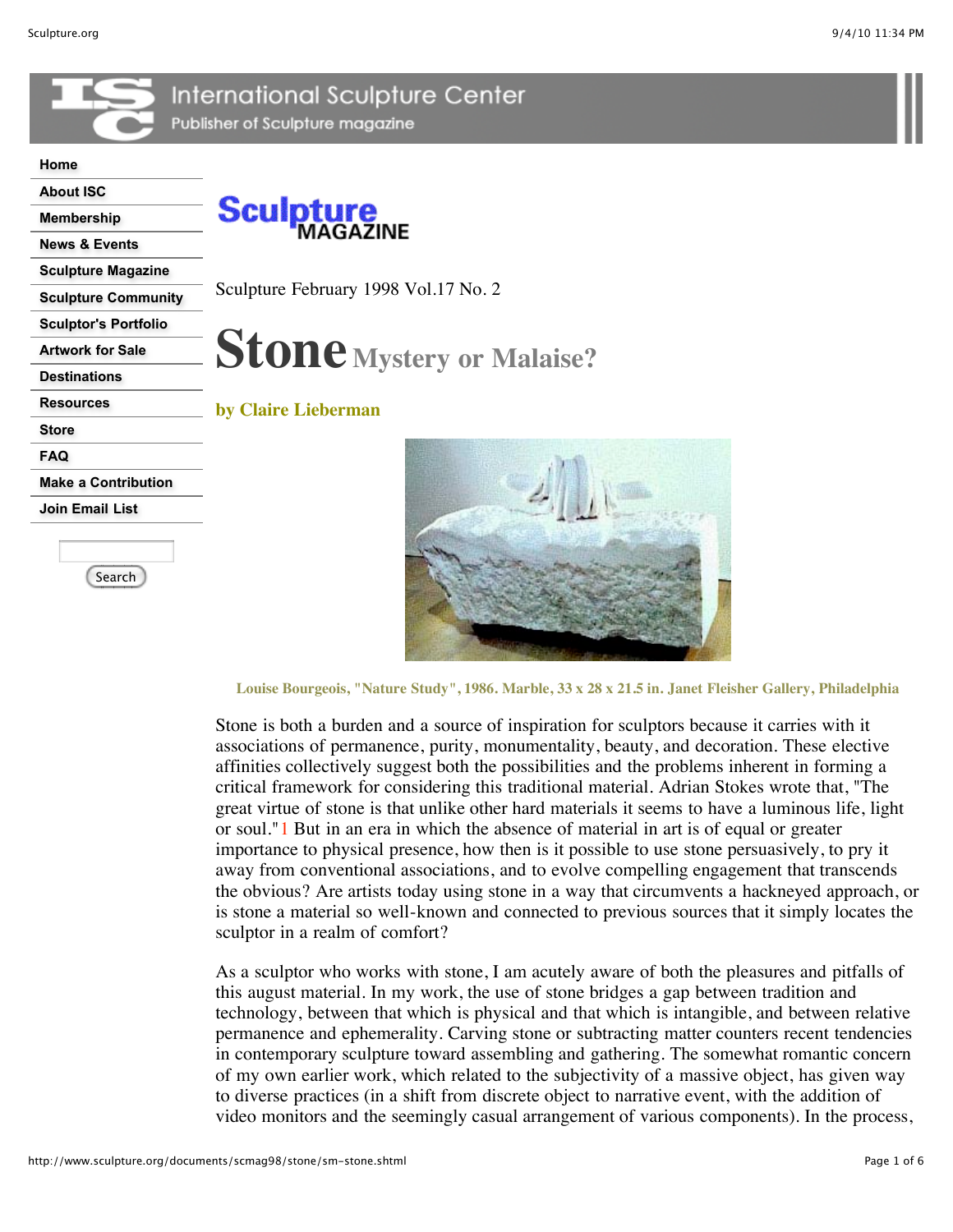an ambiguous aura emerges around the hard material, stone. Extricated from its hallowed associations, stone produces a sustaining tension in which a viewer can be absorbed by the presence of solid objects, but can also become aware of an array of shifting and perhaps more consequential meanings.

Contemporary art, favoring an assembly of ideas over the manufacture of objects, uses what might be termed an approach/avoidance relationship with respect to materials. The use of stone is often viewed as a reactionary mode of production, yet it surfaces in such unexpected quarters as the work of Jenny Holzer, Richard Artschwager, Robert Morris, Suzanne Lacy, Mel Bochner, Jimmie Durham, Alice Aycock, and Joseph Kosuth. For these artists, stone is only one of many materials worthy of investigation. Yet this involvement with the most traditional of sculptural materials demonstrates an active interest in continuing the dialogue over the probity of stone, an "argument" that raises many questions. Should sculptors avoid the familiar aspects of the material, or is its very distinctiveness and the tension that arises from all of the attendant references what creates an enduring force? Do the pre-assigned correlations to stone, such as permanence, continue to be inherent in the use of the material, or is the notion of permanence untenable now?

Adrian Stokes maintained that: "into the solidity of stone, a solidity yet capable of suffused light, the fantasies of bodily vigor, of energy in every form, can be projected, set out and made permanent."2 This view of permanence is contested by Lewis Mumford: "Stone gives a false sense of continuity, and a deceptive assurance of life: the shell seems to pledge continuity by the fact that it continues to exist, outwardly unaffected by the passage of events. But the fact is that exterior form can only confirm an inner life: it is not a substitute."3 Out of the discord between classical and postmodern approaches to art-making arises a tension in which the polarities of physical presence and the suspension of visual expectation are maintained in a balance like opposite poles of a magnet. Perhaps a critical framework for stone sculpture may emerge most clearly by looking at artists whose experiments with the material have in various ways interrogated the possibilities for stone sculpture today.



**William Edmondson, "Critter", c. 1940. Limestone, 21 x 15 x 6 in. Robert Miller Gallery, New York/Allan Finkelman**

If the use of stone creates a union of the tangible and the empyreal, nowhere is this more apparent than in William Edmondson's sculpture. A self-taught artist who began carving in his 50s, Edmondson created poignant, stirring works in limestone. The first African-American artist to have a solo exhibition at the Museum of Modern Art (in 1937), Edmondson was impelled to create sculpture that grew out of his religious experience. In the '30s and '40s, he shaped numerous tombstones (there are 120 known works) from reclaimed limestone, a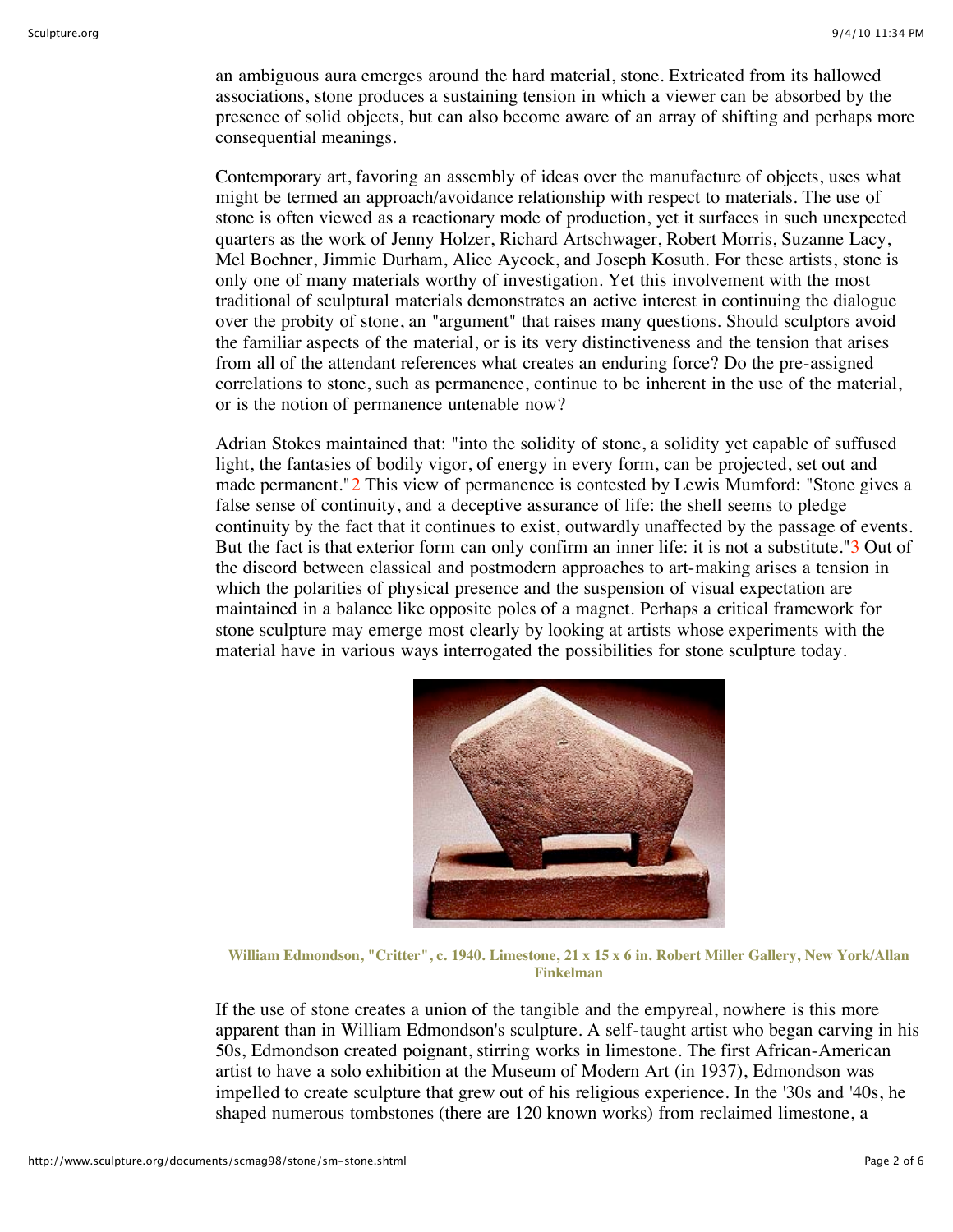lower-cost material than marble. His witty images of birds, people, and Biblical themes have been compared to Brancusi. This is not surprising, as his works, though quite solid, are disengaged from the formal practice of penetrating a block. Long unnoticed, his works have recently been the focus of several exhibitions. The freshness of Edmondson's work is maintained through a combination of his imagination, conviction, and directness of approach. The intensity of his involvement creates an aperture for reviewing the dialectic of meaning and method in contemporary sculpture.

Conventional imagery is shattered in the sexually charged pieces of Louise Bourgeois. Her works were perhaps presaged by André Breton when he wrote "Beauty will be convulsive or will not be at all." Frequently made in luscious pink or luminous white marble, Bourgeois's sculpture is characterized by an erotic sensibility enhanced by the crisp definition and solidity possible in the richness of pure marble. Her works are containers for early memories as well as provocative images of corporeal and erotic suggestion. At once sumptuous and resistant, stone, with all of its historical associations, emerges as a material forceful enough to withstand the bombardment of psychological and visceral elements that are essential to Bourgeois's work.



**Wolfgang Laib, "Milkstone", 1988. Marble and milk, 2.5 x 23.5 x 30.5 in. Sperone Westwater, New York**

Contrasted with the chaotic world of Bourgeois's sculptures is the cool and subtly discomfiting "Milkstone" (1988) by Wolfgang Laib. Shown in the Museum of Modern Art's "Objects of Desire: the Modern Still Life" exhibition, "Milkstone" consists of a thin slab of immaculate, finely honed white marble placed on the floor. In it, Laib compares the flawlessness of white Carrara marble to the wholesomeness of milk. A shallow recess has been incised in the stone and fresh milk (that must be changed every few hours) is poured into the void. The milk forms a tranquil, opalescent pool in which the separation of liquid and solid becomes almost imperceptible. A study in the relationship of fragility and immutability, Laib's work counterposes two symbolically laden entities. Laib, fully aware of contemporary art discourse, links his work to a pre-Modern realm, in which the material and spiritual merge. The symbolic identity of the materials, in this case marble and milk, holds its meaning through the viewer's awareness of its alternation between conventional ties and reconfigured purpose.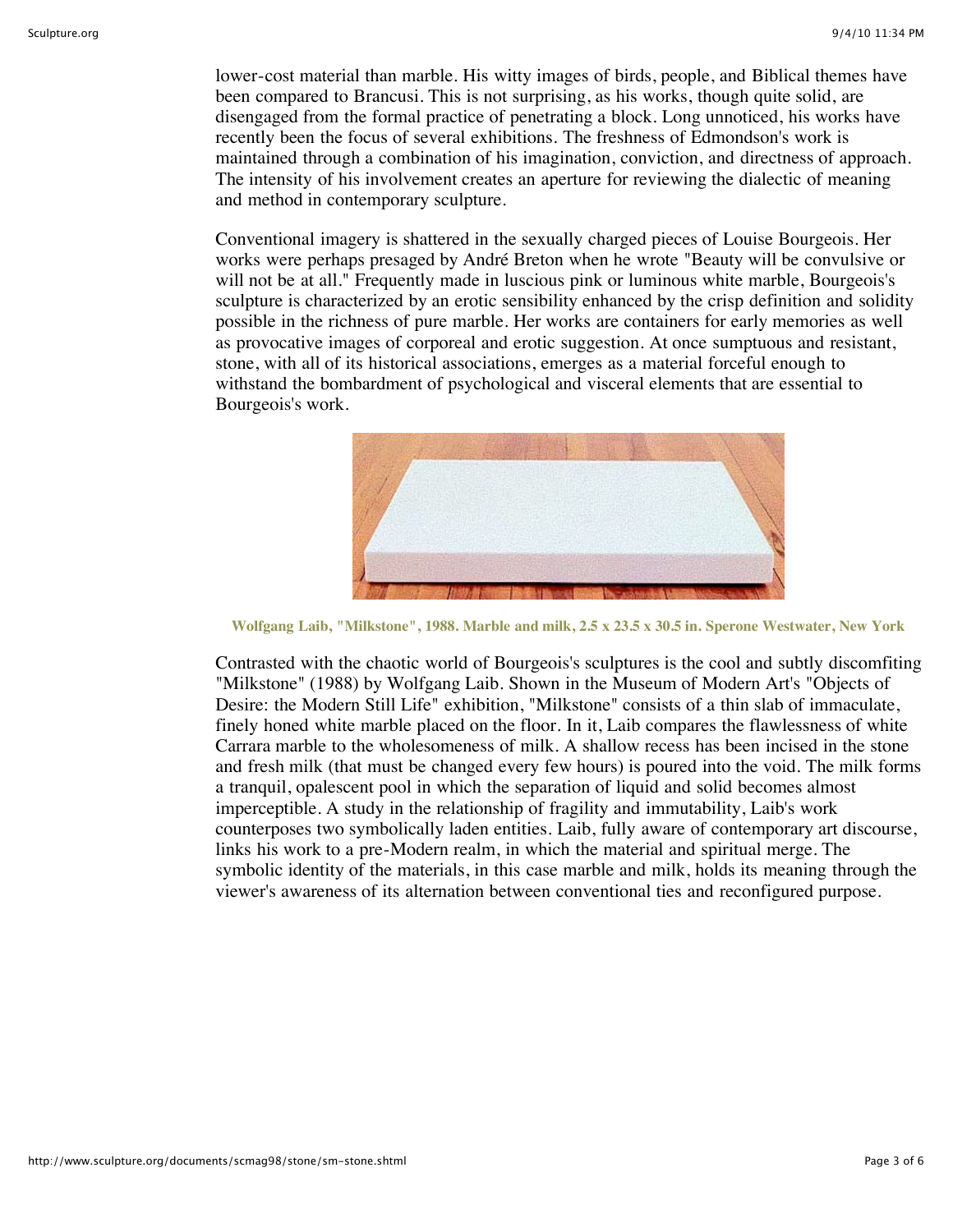

**Cristina Iglesias, "Untitled (Alabaster Room)", 1993. Iron and alabaster, (5 units) dimensions variable. Donald Young Gallery, Seattle**

The synthesis of fragile forms and industrial illusions marks the work of Cristina Iglesias with similar mystery and renegotiations of convention. The translucency of alabaster is an essential ingredient in several works by this Spanish artist, who was recently the focus of a solo show at the Guggenheim. Her sculptures are poetic architectural constructions that conflate interior and exterior, translucence and impenetrability, weight and suspension. In "Untitled (Alabaster Room)" (1993) Iglesias creates a dreamy enclave activated by ambient light and the movement of the viewer. Thin, veined slices of pale, white alabaster are set in a gently sloping grid of rough iron, a structural necessity. The delicate rectangular tiles become a membrane through which muted light itself becomes a physical presence that realigns the viewer's perception of space. While drawing from architectural references of the past, Iglesias has disengaged stone from its traditional role in architecture, that which uses mass and solidity for support, and reinserted it as a decorative and metaphoric allusion.

The containment of space as a sculptural element is also enacted in the sculpture of Anish Kapoor. An enigmatic void occupies both the physical and psychological bearing of his work. Formed of human-scale quarry blocks of sandstone and limestone that have been hollowed out, some of his pieces are large enough to enter. The interiors are coated with a radiant layer of powdered pigment used to erase all traces of gesture. Drawing from sources in his native India and from his studies in England, Kapoor's work operates in the realm in which the sexual and the spiritual intersect. To him, the void represents "fear, a loss of self, a transfiguration, suggesting the idea of the sky contained within the earth."4 Simultaneously contemplative and sensuous, Kapoor invents a probing, symbolic language in the attempt to "leave form behind and deal with non-form."5

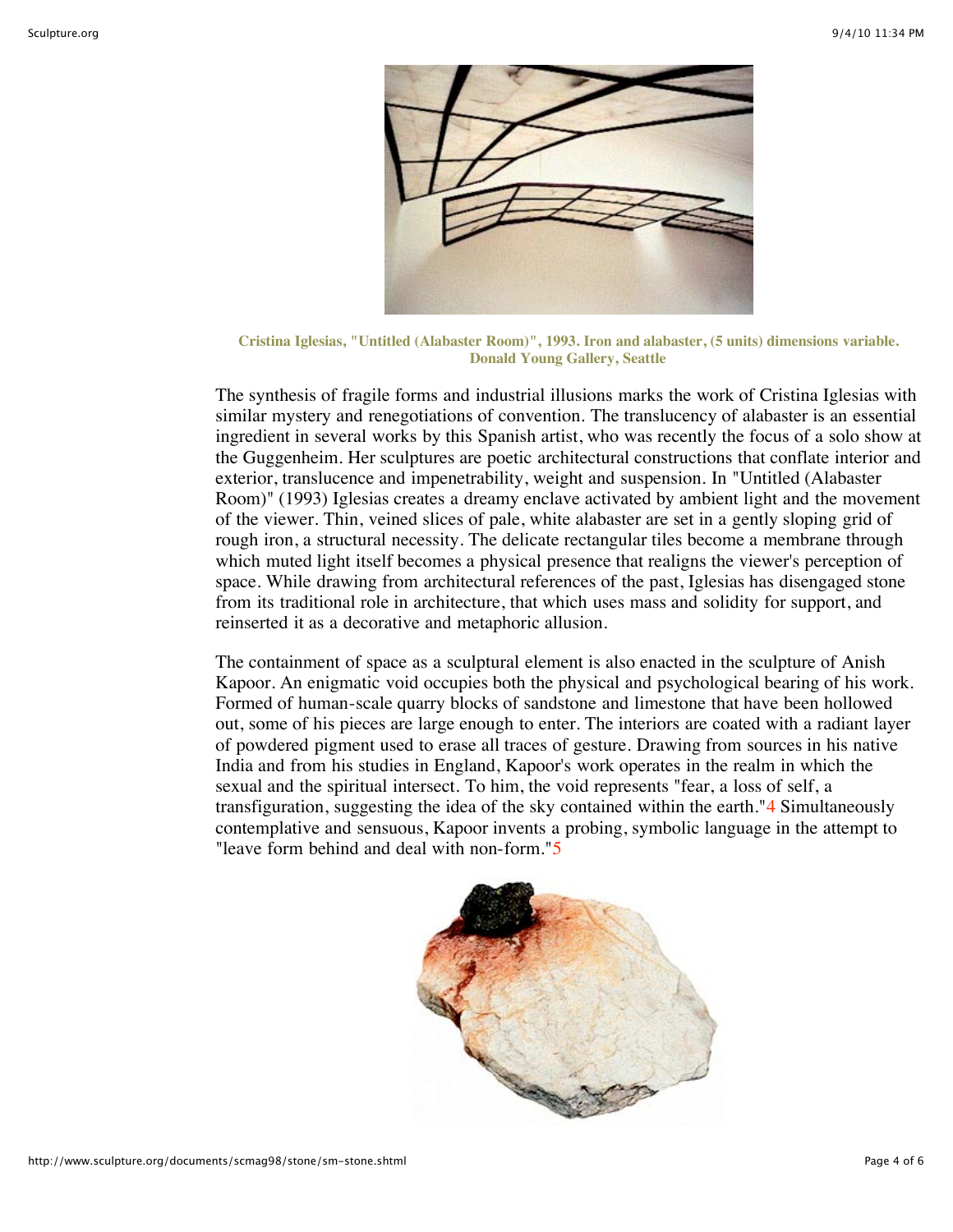## **Dove Bradshaw, "Indeterminacy I", 1995. Pyrite and Vermont marble, 17 x 54 x 38 in. Sandra Gering Gallery, New York/John Bessler**

The slow, intentional disintegration of form is the focus of a series of stone pieces, titled "Indeterminacy" (1995-present), by Dove Bradshaw. In these works, the primacy of static form is contravened through the pairing of chemically unstable elements: marble and pyrite (fool's gold). When exposed to forces of nature, this unlikely dyad creates works of art that are in a continual state of execution. When pyrite is removed from the earth, it transforms into limonite and loses its constancy. Placed on marble, it decomposes gradually and bleeds onto the stone, producing a record of the interaction. While the activity is unpredictable, it is not entirely random, as some choice (of the blocks, location of the work, knowledge of chemical reaction) has been predetermined. Artistic control is relinquished (albeit deliberately) once the action has been initiated. Bradshaw allows nature to direct the artistic process,by "starting an action where the human element is minimal."6

In striking contrast, Saint Clair Cemin's newest works in white statuario marble embrace the act of direct carving. His earlier sculptures have been described as ironic, "a mixture of heroic and cartoonish,"6 or as "hovering between the celebratory and mock."7 Cemin "lets the work go where it wants to go."8 Imbued with references to literature, the new pieces revere the great tradition of stone sculpture, while balancing various complementary aspects. Cemin contends that "Art is basically the exercise of perception, the heightened perception of the ordinary...The beauty of stone is that you already start with a thing that is unique, but by carving it you transform it into something even more unique."9



**Saint Clair Cemin, "Player", 1995. Statuario marble, 26.25 x 16 x 13 in. Robert Miller Gallery, New York**

Labor and intellect are often seen as dichotomous, and a sculptor who takes on stone faces a singular set of issues related to the physical process. Stone, despite its beauty, tactility, and uniqueness, cannot deliver the heightened perception that Cemin refers to on the basis of its physical potency alone. A malaise, a simultaneous yearning (for the physical) and antipathy (for its implicit limitations), may, however, be transmuted into mystery through the associative properties of stone and its qualities of resonance, poetic capacity, timelessness, and sensuality. As is evident in the work of the artists discussed here, the logic of stone today lies less in its capacity to impress (massiveness, ostensible stability, authority) and more in its potential to evoke collective recall, primal and universal associations. Stone is also a repository of the historical and cultural experience with which it has been invested. Whether a work of art aspires to the irreverent or to the sublime, stone retains a continuing capacity to intrigue both the sculptor and the audience, and thereby to bridge the dichotomies of tradition versus